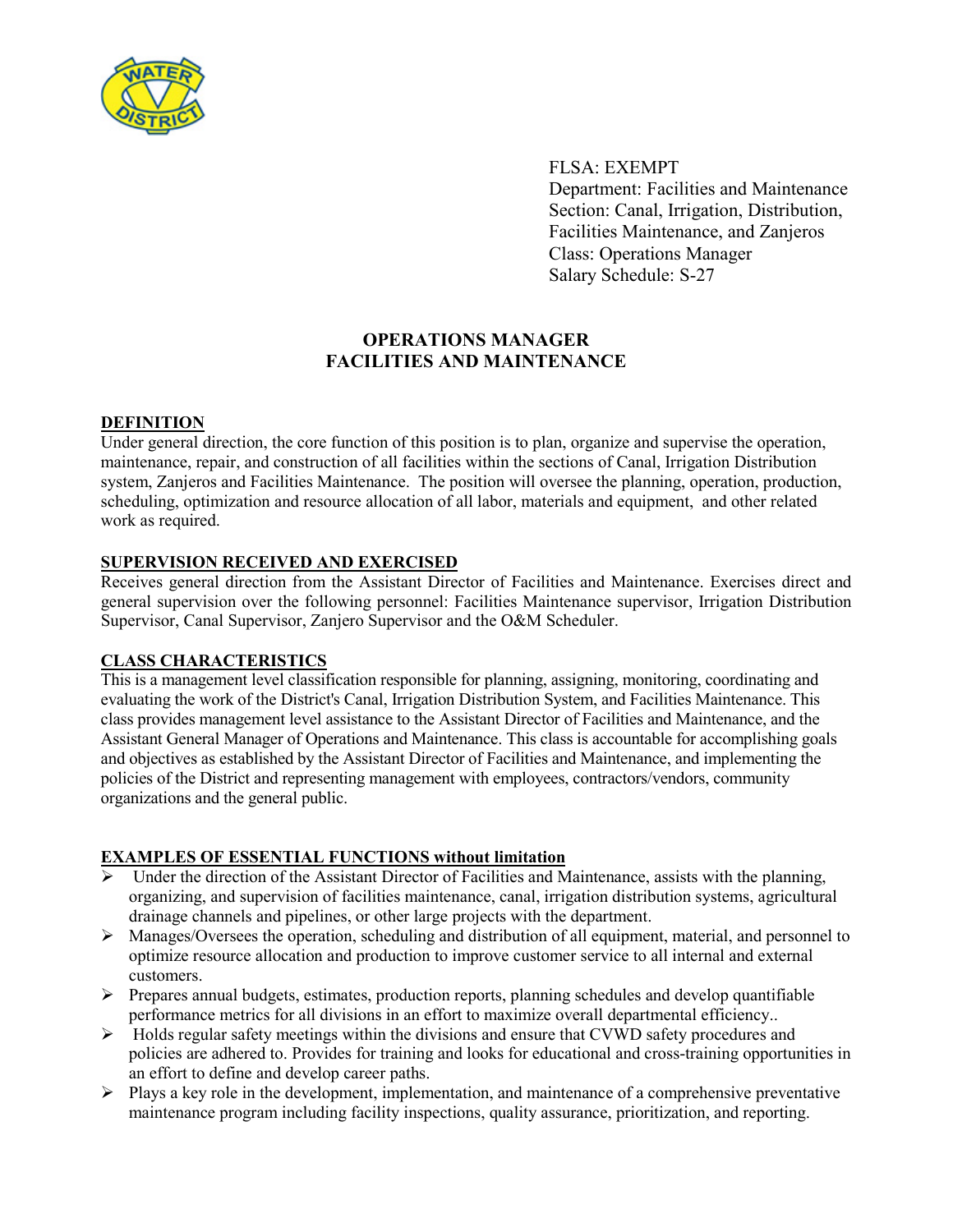Operations Manager, Facilities and Maintenance Page 2 of 5

- $\triangleright$  Ensures that employees, consultants, and contractors adhere to CVWD policies and procedures, and conform to health and safety compliance, fugitive dust mitigation, and other related permitting.
- $\triangleright$  Assists in the development of departmental performance standards, supervisory performance goals, the employee evaluation process, and the implementation of performance improvement plans as needed.
- $\triangleright$  Provides project management, administration, and coordination of specialty work, On-Call contractors, equipment rentals, and work requests from other departments.
- $\triangleright$  Coordinates closely with the Engineering, Environmental Services, Facilities & Maintenance, Finance, and Service Departments to assist with design reviews, service outages, and other related requests.
- $\triangleright$  Assists the general public and other governmental agencies with customer service requests related to the operation and maintenance of CVWD facilities.
- $\triangleright$  Develops and assists with the procurement of contractors, suppliers, consultants, and equipment rentals, and upon engagement, provides project management and administration of contracts and agreements.
- $\triangleright$  Plays a lead role in the implementation of the Asset Management Program for the Domestic Water System, including work orders related to the construction and maintenance of infrastructure, updating condition assessments, and development of reports as requested.
- $\triangleright$  Performs other related duties and responsibilities as directed.

# **QUALIFICATIONS**

## **Knowledge of:**

- $\triangleright$  Principles of supervision, conflict resolution, training and leadership development.
- $\triangleright$  Operations, construction production scheduling, and dispatching of heavy equipment and optimization of resources
- $\triangleright$  Concrete placement, including materials, and equipment required to perform repair of channels, baffle stands, division boxes, meters, pipelines, installation of building pads
- $\triangleright$  State and federal regulations regarding the maintenance of, canal and irrigation systems, agricultural drainage, building and facility maintenance
- $\triangleright$  Public finance, budget development and administration, and job costing
- Regulatory issues related to environmental permitting, fugitive dust compliance, confined space, and health and safety standards
- $\triangleright$  Principles involves in the design, operation, construction and maintenance of large water systems
- $\triangleright$  Principles and practices of canal, channel and pipeline hydraulics
- $\triangleright$  Business communications, public speaking, and customer service
- $\triangleright$  Customer service principles, practices and methods
- $\triangleright$  Public Sector unionized environment.

# **Ability to:**

- $\triangleright$  Plan, direct and supervise the work of multiple divisions in a collaborative manner
- $\triangleright$  Evaluate and recommend improvements in operations, policies and procedures
- $\triangleright$  Organize and prioritize a variety of projects and multiple tasks in an effective and timely manner; organize own work, set division priorities and schedules, and meet critical time deadlines
- $\triangleright$  Evaluate trends and performance metrics and prepare technical reports
- Research innovative materials and equipment and provide cost/benefit recommendations
- $\triangleright$  Formulate and implement an effective preventative maintenance program to maximize efficiencies and resource allocation
- $\triangleright$  Work cooperatively with various public agencies, consultants, and customers
- $\triangleright$  Exercise sound judgement in the implementation of CVWD policy guidelines
- $\triangleright$  Communicate effectively both verbally and in writing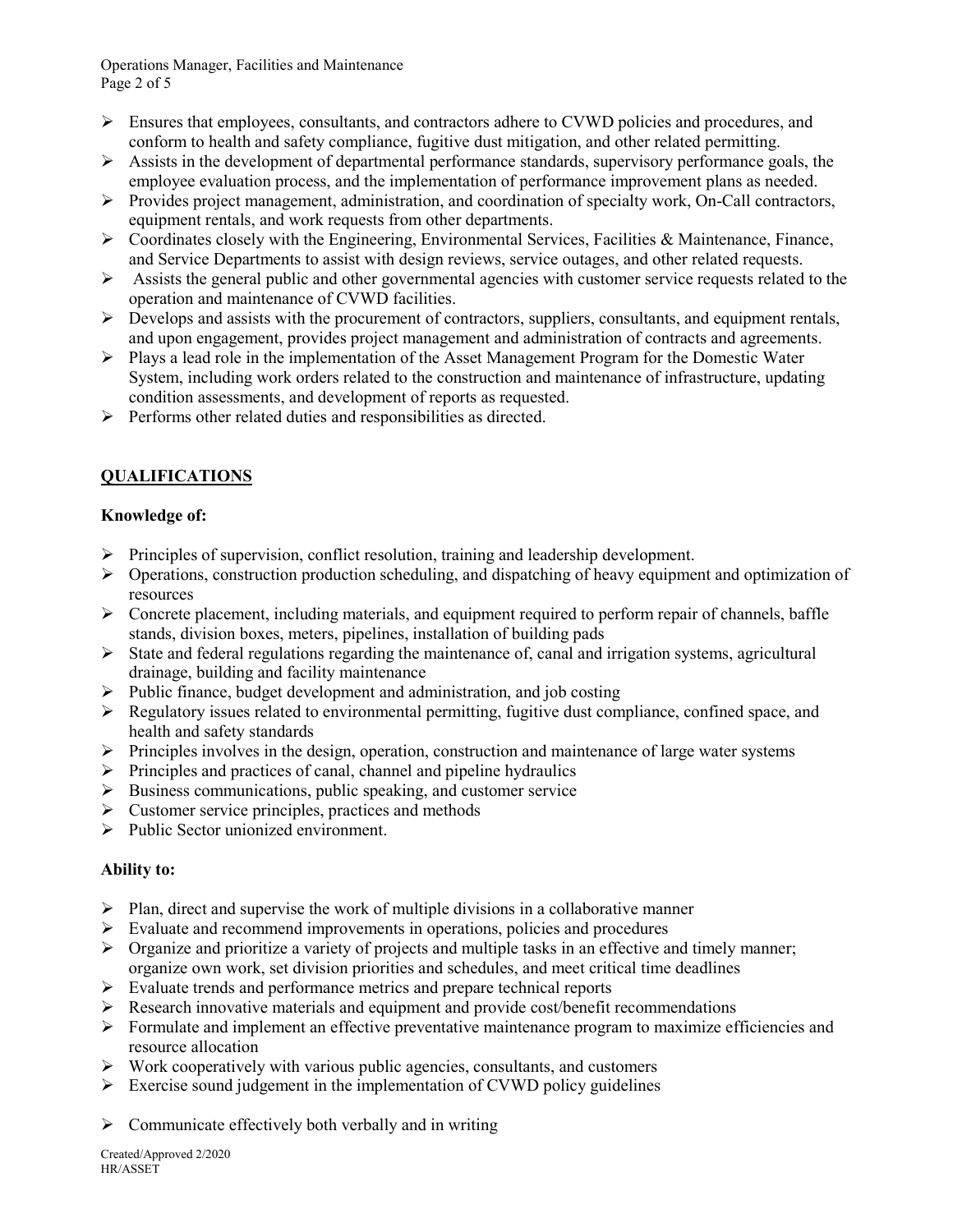Operations Manager, Facilities and Maintenance Page 3 of 5

- $\triangleright$  Maintain accurate files and records
- $\triangleright$  Operate modern office equipment including computer equipment and specialized software applications
- $\triangleright$  Use tact, initiative, prudence, and independent judgment within general policy, procedural, and legal guidelines; work with a workforce with diverse background and abilities
- $\triangleright$  Manage multiple task/multiple priorities with frequent interruption and the ability to maintain confidentiality

### **Education and Experience:**

License or Certificates:

Valid California Operators license issued by the State Department of Motor Vehicles. Department of Motor Vehicles driving record may influence employment or classification. A Class "A" commercial license is preferred. Certification in Water Distribution Grade 2 or higher is highly desired.

### Education:

High School diploma or equivalent. Minimum of eighteen (18) credit units of Supervision/Leadership, Project Management, Construction Management, Water Distribution from a CVWD approved certification program or similarly accredited college or university. Possession of a Bachelor's degree or higher from an accredited college or university satisfies this requirement. Certifications in project Management, construction management, business administration, supervision, and leadership are highly desirable.

Experience:

Ten (10) years of increasing responsibility in activities related to the operation and maintenance of construction of large public works infrastructure. This position requires a minimum of five (5) years of direct supervisory experience within construction, operations, or maintenance.

## **PHYSICAL DEMANDS**

Must possess mobility to work in a standard office setting and use standard office equipment, including a computer; to operate a motor vehicle and to visit various District and meeting sites; vision to read printed materials and a computer screen; and hearing and speech to communicate in person, before groups, and over the telephone. This is primarily a sedentary office classification although standing in and walking between work areas may be required. Finger dexterity is needed to access, enter, and retrieve data using a computer keyboard or calculator and to operate standard office equipment. Positions in this classification occasionally bend, stoop, kneel, reach, push, and pull drawers open and closed to retrieve and file information. Employees must possess the ability to lift, carry, push, and pull materials and objects weighing up to 50 pounds. Drives District vehicle to various sites and meetings.

## **ENVIRONMENTAL ELEMENTS**

This classification works in an office environment with moderate noise levels, controlled temperature conditions, may come into contact with exposure to hazardous physical substances. Employees may interact with upset staff and/or public and private representatives in interpreting and enforcing departmental policies and procedures.